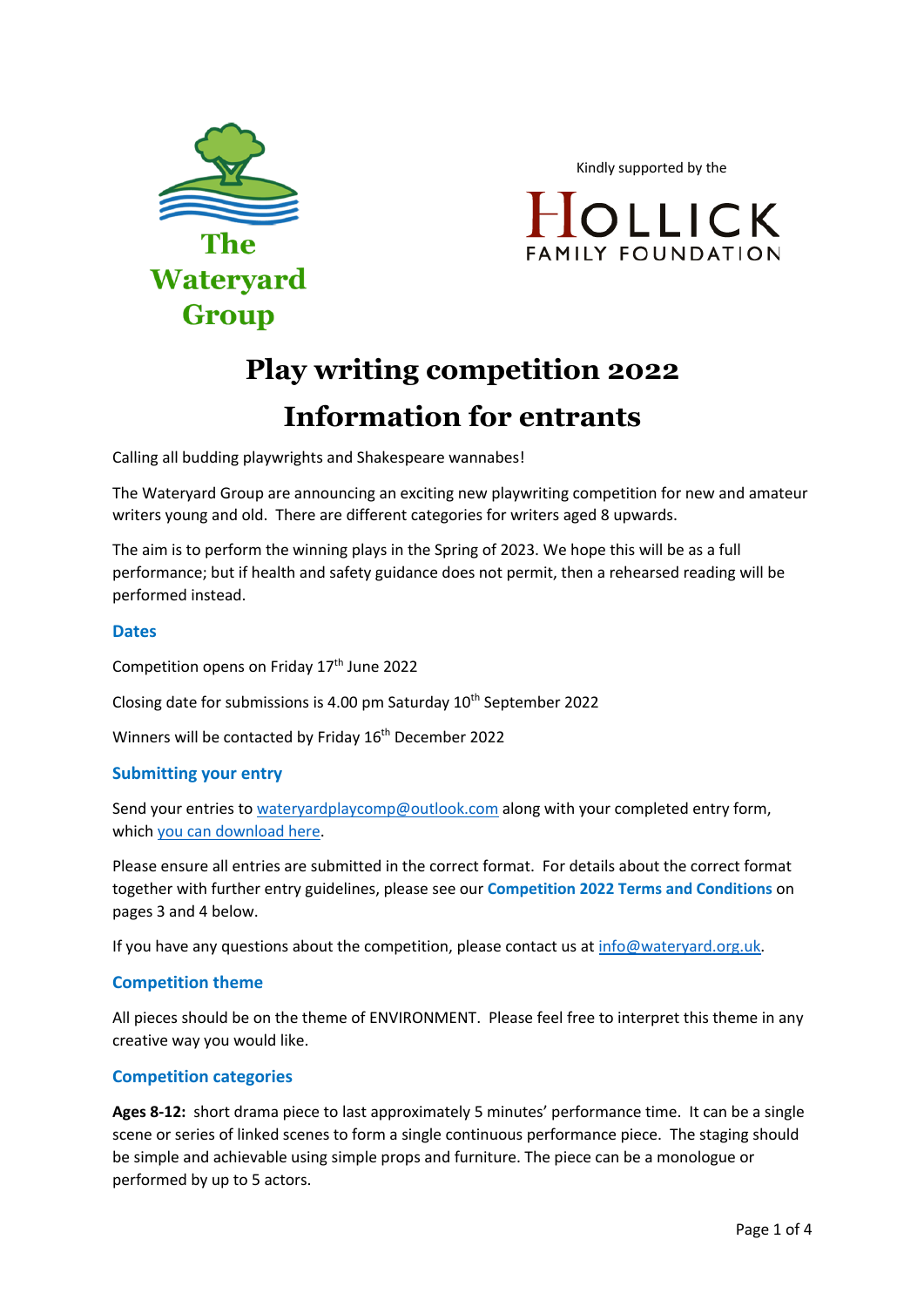**Ages 13-17:** short drama piece to last approximately 10 minutes' performance time. It should take the form of a short one-act play and should tell a story with a clear beginning, middle and end. The staging should be simple and achievable using simple props and furniture. The piece can be a monologue or performed by up to 5 actors.

**Ages 18+:** short drama piece to last approximately 10 minutes' performance time. It should take the form of a short one-act play and should tell a story with a clear beginning, middle and end. The staging should be simple and achievable using simple props and furniture. The piece can be a monologue or performed by up to 5 actors.

## **Judging Panel**

We will be announcing our Judging Panel shortly – keep watching this page!

### **Judging process**

The Judges will select a short list of 10 entries from each age category, from which 1 Winner and 2 Runners Up will be awarded per category.

## **Tips on Formatting and Play Length:**

Estimates of stage time will be approximate, as much depends on the speed of the dialogue – is it quick witter banter or slow and tense, with lots of pauses? So, with that said, what's the best way to approximate the length of your play?

Page count: The most common way of estimating is page count, with the usual approximation being one minute per page. The basic flaw in this is that it assumes that everyone uses a standard page layout.

So, if you are using this way of estimating length, it is important that you format the play correctly.

Here is a guide on how we would like you to format your plays: http://www.comedyplays.co.uk/cpv5/scripts/spf.pdf

Word count:The other way to estimate play length is using a word count – generally 100 to 200 words per minute.

### **Some short blogs on writing short 10-minute plays**

https://pwcenter.org/playwriting-toolkit/how-write-10-minute-play

https://www.10-minute-plays.com/how\_to\_write\_a\_10\_minute\_play.html

https://ktcraig.com/2014/01/13/how-to-write-a-10-minute-play/

https://www.bbcmaestro.com/courses/jed-mercurio/writing-drama-for-television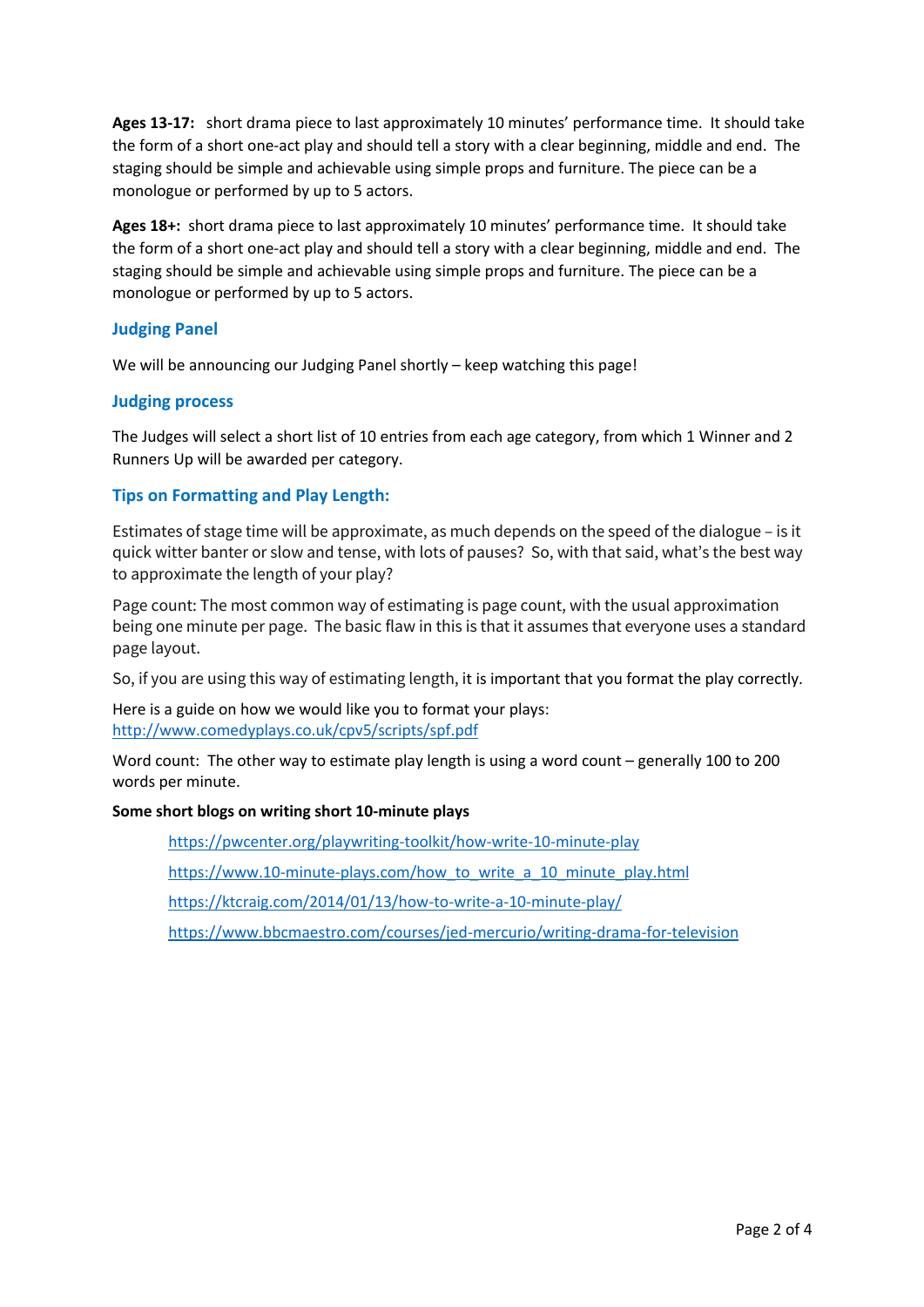# **The Wateryard Group Playwriting Competition 2022 Terms and Conditions**

- 1. The competition is organised by the Wateryard Group.
- 2. Submissions must be on the theme of ENVIRONMENT. Please feel free to interpret this theme in any creative way you would like.
- 3. Submissions must not exceed the performance time stated for each category. If in doubt, try reading your entry aloud and check how long it takes.
- 4. Entrants aged 18+ will be asked to provide their name, age and contact information. For entrants younger than 18 years, a parent or guardian will need to provide this information.
- 5. Entrants may illustrate their submission, but entries will be judged on written work only.
- 6. It is a condition of entry that all decisions are accepted as final and submission of an entry will be taken to mean acceptance of these terms and conditions.
- 7. Entry opens on Friday 16<sup>th</sup> June and closes on Saturday 10<sup>th</sup> September 2022 at 4pm. Submissions after this date and time will not be considered.
- 8. Entrants can enter individually or may collaborate with another person or persons. However, all persons collaborating on a submission must be within the same age category.
- 9. More than one entry per person is permitted.
- 10. Entries must be submitted in electronic format as a Word or text file. Please use Arial, Calibri or Times New Roman Font, size 12. Line spacing should be double spaced.

(To select double spacing in Word, click on Layout, then Paragraph – expand button, then Line spacing. Use the dropdown box to select 'double' then click Okay.)

| り、<br>屬<br>AutoSave <b>On</b> O<br>( 7                                                                                                                                  | Play writing competition - Saving +<br>Ω<br>Search                                                                                                                                                                                                                                                                                                                                                                                                                                                                                                                                                                                                                                                                                                                                                                                                                                                                                                                                                                                                                                                                                                                                                                                                                                                                               |
|-------------------------------------------------------------------------------------------------------------------------------------------------------------------------|----------------------------------------------------------------------------------------------------------------------------------------------------------------------------------------------------------------------------------------------------------------------------------------------------------------------------------------------------------------------------------------------------------------------------------------------------------------------------------------------------------------------------------------------------------------------------------------------------------------------------------------------------------------------------------------------------------------------------------------------------------------------------------------------------------------------------------------------------------------------------------------------------------------------------------------------------------------------------------------------------------------------------------------------------------------------------------------------------------------------------------------------------------------------------------------------------------------------------------------------------------------------------------------------------------------------------------|
| File<br>Home<br>Desi<br>Insert<br>h                                                                                                                                     | References<br>Developer<br>PDF Architect 7 Creator<br>Mailings<br>View<br>Help<br>Review<br>Layout                                                                                                                                                                                                                                                                                                                                                                                                                                                                                                                                                                                                                                                                                                                                                                                                                                                                                                                                                                                                                                                                                                                                                                                                                               |
| Breaks ~<br>$\frac{1}{2}$ . Line Numbers $\sim$<br>Size<br>Margins Orientation<br>Columns<br>$ba$ Hyphenation $\sim$<br>$\ddot{}$<br>$\ddot{\phantom{1}}$<br>Page Setup | Þ<br>Indent<br>Spacing<br><b>B</b><br>Ϊ.<br>$\hat{C}$ $\hat{L}$ $\equiv$ Before: 0 pt<br>۸<br>$\overline{\div}$ Left:<br>$0 \text{ cm}$<br>v<br>Position Wrap<br>Send<br>Selection<br>Bring<br>۰<br>$E +$ Right: 0 cm<br>$\geq$<br>6 <sub>pt</sub><br>Text ~ Forward ~ Backward ~<br>Pane<br>iter:<br>v<br>$\overline{\mathbb{N}}$<br>$\overline{\mathbb{N}}$<br>Arrange<br>aragraph                                                                                                                                                                                                                                                                                                                                                                                                                                                                                                                                                                                                                                                                                                                                                                                                                                                                                                                                             |
| $\mathbb{L}$                                                                                                                                                            |                                                                                                                                                                                                                                                                                                                                                                                                                                                                                                                                                                                                                                                                                                                                                                                                                                                                                                                                                                                                                                                                                                                                                                                                                                                                                                                                  |
|                                                                                                                                                                         | ?<br>$\times$<br>Paragraph<br>t:                                                                                                                                                                                                                                                                                                                                                                                                                                                                                                                                                                                                                                                                                                                                                                                                                                                                                                                                                                                                                                                                                                                                                                                                                                                                                                 |
|                                                                                                                                                                         | t:<br><b>Indents and Spacing</b><br>Line and Page Breaks<br>t:<br>General<br>O<br>Alignment:<br>Left<br>9I<br>ma<br><b>Body Text</b><br>Collapsed by default<br>Outline level:<br>10<br>e<br>Indentation<br>id r<br>÷<br>t:<br>0 <sub>cm</sub><br>Left:<br>Special:<br>By:<br>5 <sup>c</sup><br>$\div$<br>$\div$<br>Right:<br>0 <sub>cm</sub><br>(none)<br>$\checkmark$<br>iss<br>Mirror indents<br>:02<br>Spacing<br>nlc<br>e.<br>÷<br>Line spacing:<br>Before:<br>0 <sub>pt</sub><br>3<br>$\div$<br>÷<br>6 pt<br>Single<br>After:<br>$\checkmark$<br>Don't add space betwee paragraphs of the same style<br>у.<br>Preview<br>Previous Paragraph Previous Paragraph Previous Paragraph Previous Paragraph Previous Paragraph<br>Previous Paragraph Previous Paragraph Previous Paragraph Previous Paragraph Previous Paragraph<br>Sample Text Sample Text Sample Text Sample Text Sample Text Sample Text Sample Text Sample Text<br>Sample Text Sample Text Sample Text Sample Text Sample Text Sample Text Sample Text Sample Text<br>Sample Text Sample Text Sample Text Sample Text Sample Text<br>Following Paragraph Following Paragraph Following Paragraph Following Paragraph Following Paragraph<br>t ca<br>Following Paragraph Following Paragraph Following Paragraph Following Paragraph Following Paragraph<br>st |
|                                                                                                                                                                         | OK<br>Cancel<br>Tabs<br>Set As Default<br>alo                                                                                                                                                                                                                                                                                                                                                                                                                                                                                                                                                                                                                                                                                                                                                                                                                                                                                                                                                                                                                                                                                                                                                                                                                                                                                    |

For more detailed guidance on how to format a play script, go to: http://www.comedyplays.co.uk/cpv5/scripts/spf.pdf